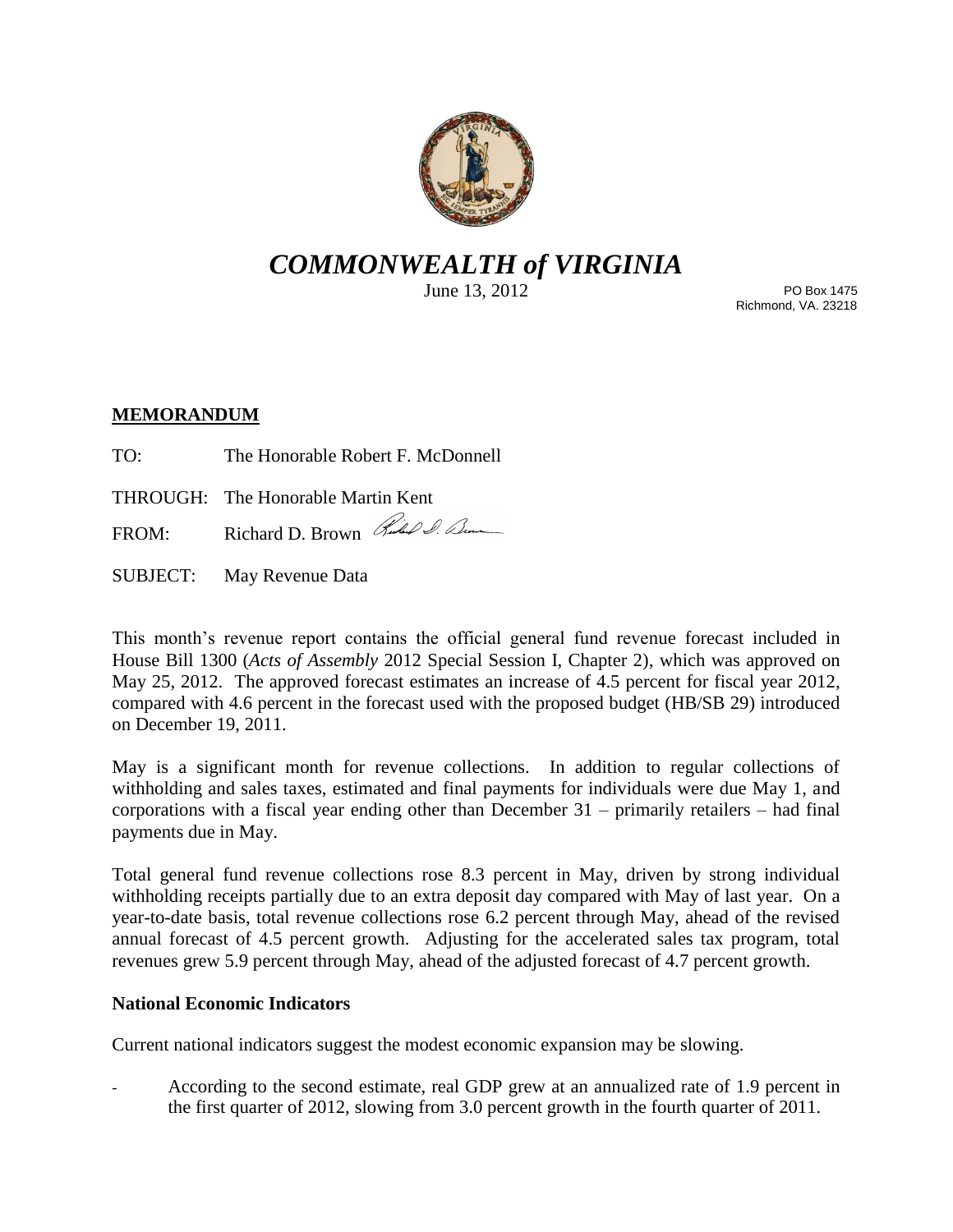- Labor market growth further slowed in May, as employers added only 69,000 jobs. In addition, figures for March and April were revised down by a combined 49,000 jobs. In a separate report, the unemployment rate rose from 8.1 percent to 8.2 percent in May, as more people entered the labor force.
- Following four weekly increases, initial claims for unemployment fell by 12,000 to 377,000 during the week ending June 2. The four-week moving average rose slightly from 376,000 to 377,750. The recent uptick in jobless claims followed by the decline last week reflects the uneven recovery in the labor market.
- The Conference Board's index of leading indicators fell 0.1 percent in April, following six consecutive monthly gains. Falling housing permits, rising jobless claims, and lower consumer expectations offset small gains in the remaining components. The recent behavior of the index is consistent with a slow recovery.
- The Conference Board's index of consumer confidence fell 3.8 points to 64.9 in May, its third consecutive decline. Both the present situation and expectations components fell to their lowest levels since January.
- Activity in the manufacturing sector expanded in May for the  $34<sup>th</sup>$  consecutive month. Growth slowed, however, as the Institute of Supply Management index fell from 54.8 to 53.5.
- The CPI was unchanged in April and stands 2.3 percent above April 2011. Core inflation (excluding food and energy prices) rose 0.2 percent, and has also increased 2.3 percent from April 2011.

### **Virginia Economy**

In Virginia, employment rose 0.8 percent in April from April of last year. Northern Virginia posted growth of 1.3 percent; Hampton Roads remained unchanged; and Richmond-Petersburg rose 0.8 percent. The unemployment rate in the Commonwealth fell 0.3 percentage point to 5.4 percent in April.

The Virginia Leading Index fell 0.3 percent in April after remaining unchanged in March. Auto registrations, the U.S. Leading Index, and building permits declined in April, while future employment increased and initial claims fell. The Leading Index fell in seven of the 11 major metro areas in the Commonwealth in April. The indexes for Roanoke, Bristol, Blacksburg and Winchester rose.

### **May Revenue Collections**

Total general fund revenue collections rose 8.3 percent in May, driven by strong individual withholding receipts due to an extra deposit day compared with May of last year. On a year-todate basis, total revenue collections rose 6.2 percent through May, ahead of the revised annual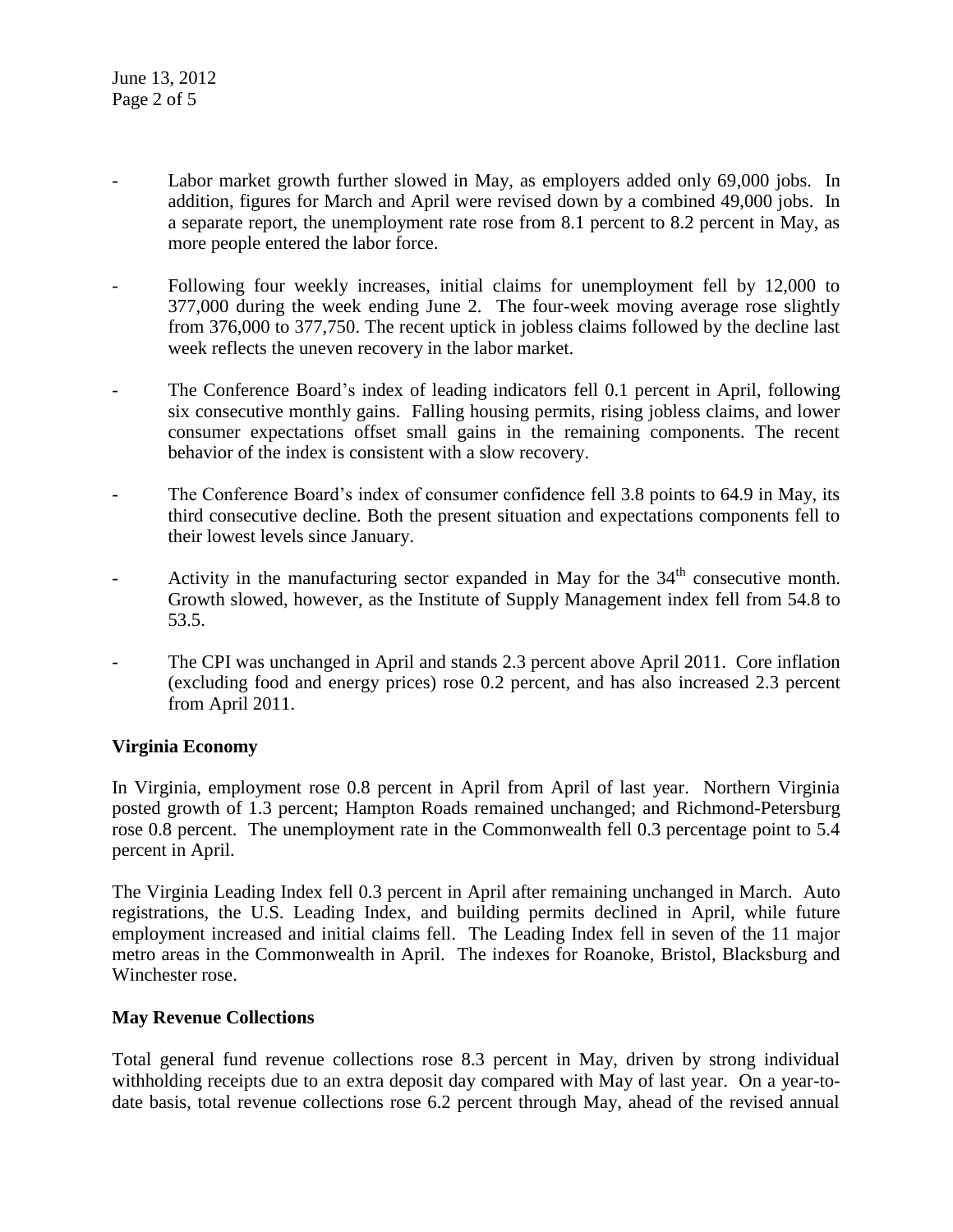June 13, 2012 Page 3 of 5

forecast of 4.5 percent growth. Adjusting for the accelerated sales tax program, total revenues grew 5.9 percent through May, ahead of the adjusted forecast of 4.7 percent growth.

*Net Individual Income Tax (67% of general fund revenues)*: Through May, collections of net individual income tax rose 7.4 percent from the same period last year, ahead of the annual estimate of 5.9 percent growth. Performance in each component of individual income tax is as follows:

*Individual Income Tax Withholding (64% of general fund revenues)*: Collections of payroll withholding taxes rose 16.8 percent in May, due to an extra deposit day compared with May 2011. Year-to-date, withholding collections grew 4.4 percent compared with the same period last year, ahead of the projected annual growth rate of 3.8 percent.

*Individual Income Tax Nonwithholding (16% of general fund revenues)*: May is a significant month for collections in this source. Final payments for tax year 2011 and the first estimated payment for tax year 2012 were both due May 1.

May collections were \$444.2 million, compared with \$457.7 million in May of last year, a 3.0 percent decline. Since a large portion of final payments due May 1 are received in April, the two months must be analyzed together to accurately assess growth in this source. Taken together, nonwithholding collections in April and May were up 8.0 percent over the same period last year.

To date, about 86 percent of the nonwithholding forecast has been collected, and collections during this fiscal year are 9.6 percent ahead of the same period last year, trailing the annual estimate of 12.6 percent growth. The final estimated payment for this fiscal year is due in June and \$351.5 million is needed to meet the annual estimate. Last year, \$262.6 million was received in June.

*Individual Income Tax Refunds*: To date, TAX has issued \$1.7 billion in refunds compared with \$1.8 billion last year. Through May, refunds have fallen 4.9 percent, compared with the revised annual estimate of a 3.3 percent increase.

Since the filing season began in January, TAX has issued roughly 2.6 million refunds, approximately the same number as last year. However, the average size of these refunds is 8.0 percent smaller than last year.

*Sales Tax (19% of general fund revenues)*: Collections of sales and use taxes, reflecting April sales, rose 2.0 percent in May. On a year-to-date basis, collections have risen 4.9 percent, compared with the annual estimate of 1.8 percent growth. The strong year-to-date growth is due to the partial repeal of the accelerated sales tax program, which ended the participation of numerous small dealers. Adjusting for this legislation, sales tax collections have grown by 3.5 percent year-to-date, ahead of the economic-base forecast of 2.5 percent growth.

*Corporate Income Tax (5% of general fund revenues)*: May is typically not a significant month in corporate income tax collections, as final or extension payments are mainly only due from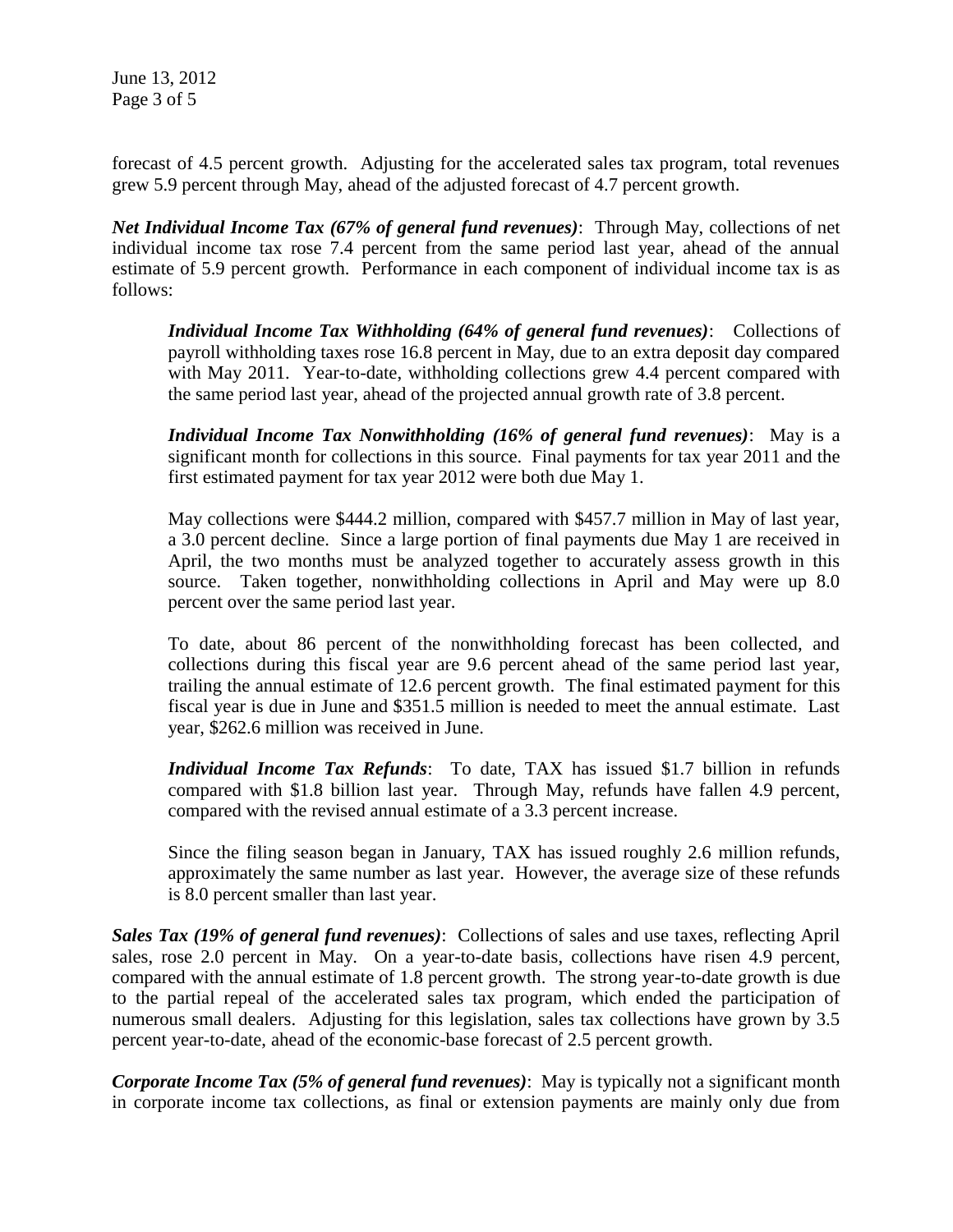retailers who usually have a January 31 close to their fiscal year. Such payments vary significantly from year to year.

Collections of corporate income taxes were \$25.0 million in May, compared with \$16.2 million in May of last year. Year-to-date collections in this source have risen 5.1 percent, ahead of the annual estimate of a 0.7 percent increase.

*Wills, Suits, Deeds, Contracts (2% of general fund revenues)*: Collections of wills, suits, deeds, and contracts – mainly recordation tax collections – were \$31.0 million in May, compared with \$24.9 million in May of last year, a 24.4 percent increase. This was the fourth consecutive month of growth exceeding 20 percent. On a year-to-date basis, collections are up 10.3 percent, close to the annual forecast of 10.8 percent growth.

*Insurance Premiums (2% of general fund revenues)*: May is not a significant month for collections in this source. For the fiscal year-to-date, net insurance premiums tax collections are \$156.0 million compared with \$180.2 million during the same period last year. The difference is a result of smaller estimated payments received in September and December. The slow commercial real estate market and lower business and housing valuations are likely dampening premium growth.

### **Other Revenue Sources**

The following list provides data on May collections for other revenue sources:

|                                  | <b>Year-to-Date</b> | Annual<br><b>Estimate</b> |
|----------------------------------|---------------------|---------------------------|
| Interest Income (1% GF revenues) | $-7.9\%$            | 1.1%                      |
| ABC Taxes (1% GF revenues)       | 5.1%                | 1.0%                      |

*All Other Revenue (3% of general fund revenues)*: Receipts in All Other Revenue fell 15.0 percent in May – \$39.2 million compared with \$46.2 million last May. On a year-to-date basis, collections of All Other Revenue fell 2.3 percent, trailing the annual estimate of 0.5 percent growth.

### **Summary**

May is a significant month for revenue collections since estimated and final payments for individuals were due May 1, and corporations with a fiscal year ending other than December 31 – primarily retailers – had final payments due in May.

Total general fund revenue collections rose 8.3 percent in May, driven by strong individual withholding receipts partially due to an extra deposit day compared with May of last year. On a year-to-date basis, total revenue collections rose 6.2 percent through May, ahead of the revised